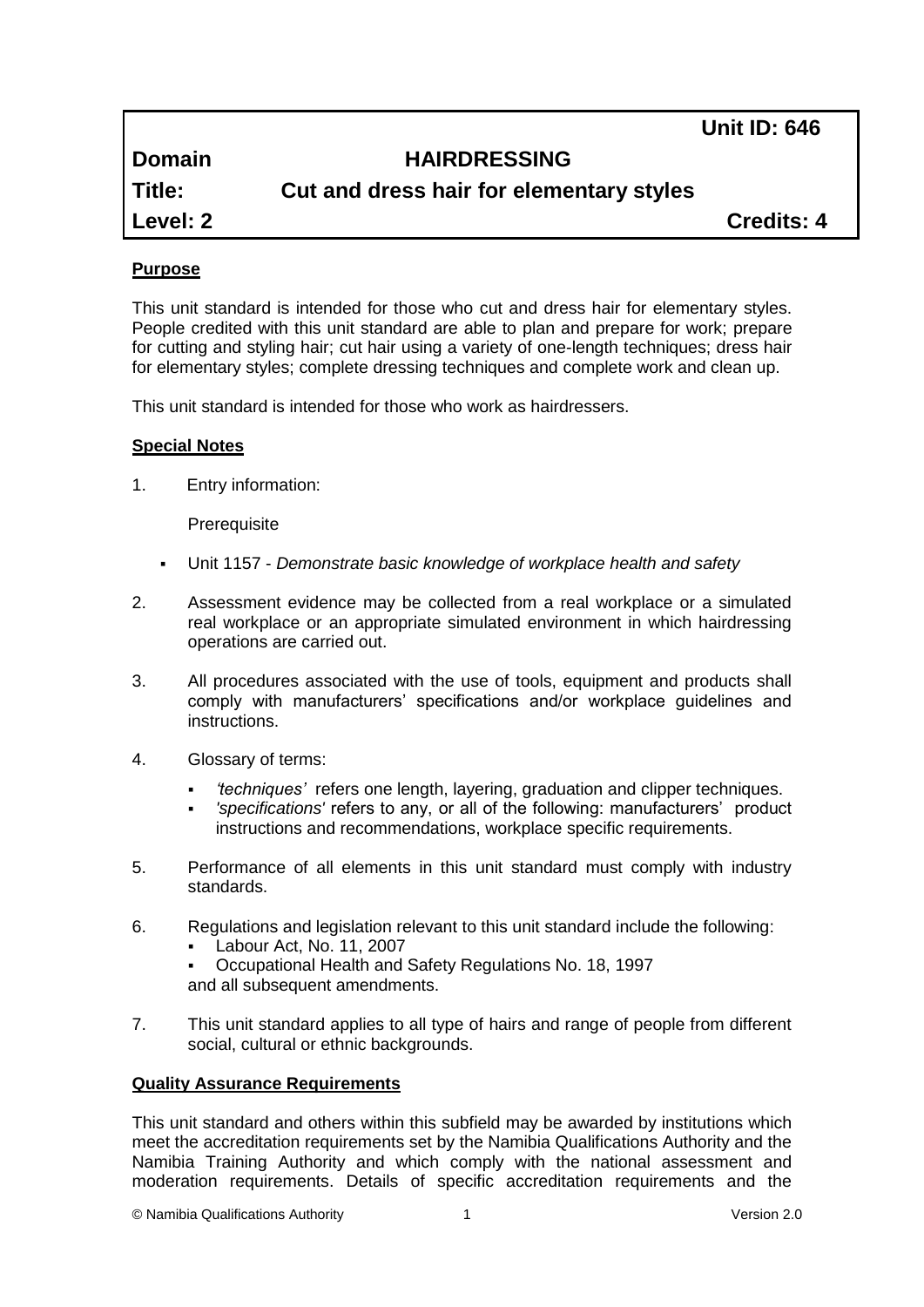national assessment arrangements are available from the Namibia Qualifications Authority and the Namibia Training Authority on [www.nta.com.na](http://www.nta.com.na/)

# **Elements and Performance Criteria**

### **Element 1: Plan and prepare for work**

# **Range**

Planning and preparation may include but not limited to workplace inspection, equipment defect identification, assessment of conditions and hazards and determination of work requirements.

Tools and equipment may include but not limited to comb, sectioning clips, pins, razor, clipper, scissors, rubber bands, and ribbons.

Safety requirements may include but not limited to protection of client's clothes and face, testing of water temperature to ensure clients comfort, control of water pressure, protect client's head against banging or scratching, using clean towels and tools, loose hair on the floor is swept immediately after cutting, cutting instruments must be palmed and blades closed if not cutting, cutting equipment are kept away from water, clean, oiled blades are used, sharp instruments are handled with care.

# **Performance Criteria**

- 1.1 Work instructions, including job card, client history record and product details are obtained, confirmed and applied.
- 1.2 Safety requirements are followed in line with safety plans and policies.
- 1.3 Tools and equipment selected to carry out tasks are consistent with the requirements of the job, checked for serviceability and any faults reported.
- 1.4 Products are safely handled and located ready for use in line with workplace procedures.
- 1.5 Measurement requirements for products are sourced and implemented in line with manufacturers' specifications and workplace procedures.
- 1.6 Environmental protection requirements are identified and applied in line with environmental plans and regulatory obligations.

# **Element 2: Prepare for cutting and styling hair**

### **Range**

Analysis of the hair and scalp includes porosity, elasticity, texture density, length, scalp condition and hair growth patterns.

### **Performance Criteria**

2.1 Procedures and information required for preparing for cutting and styling hair are identified and sourced in line with workplace procedures.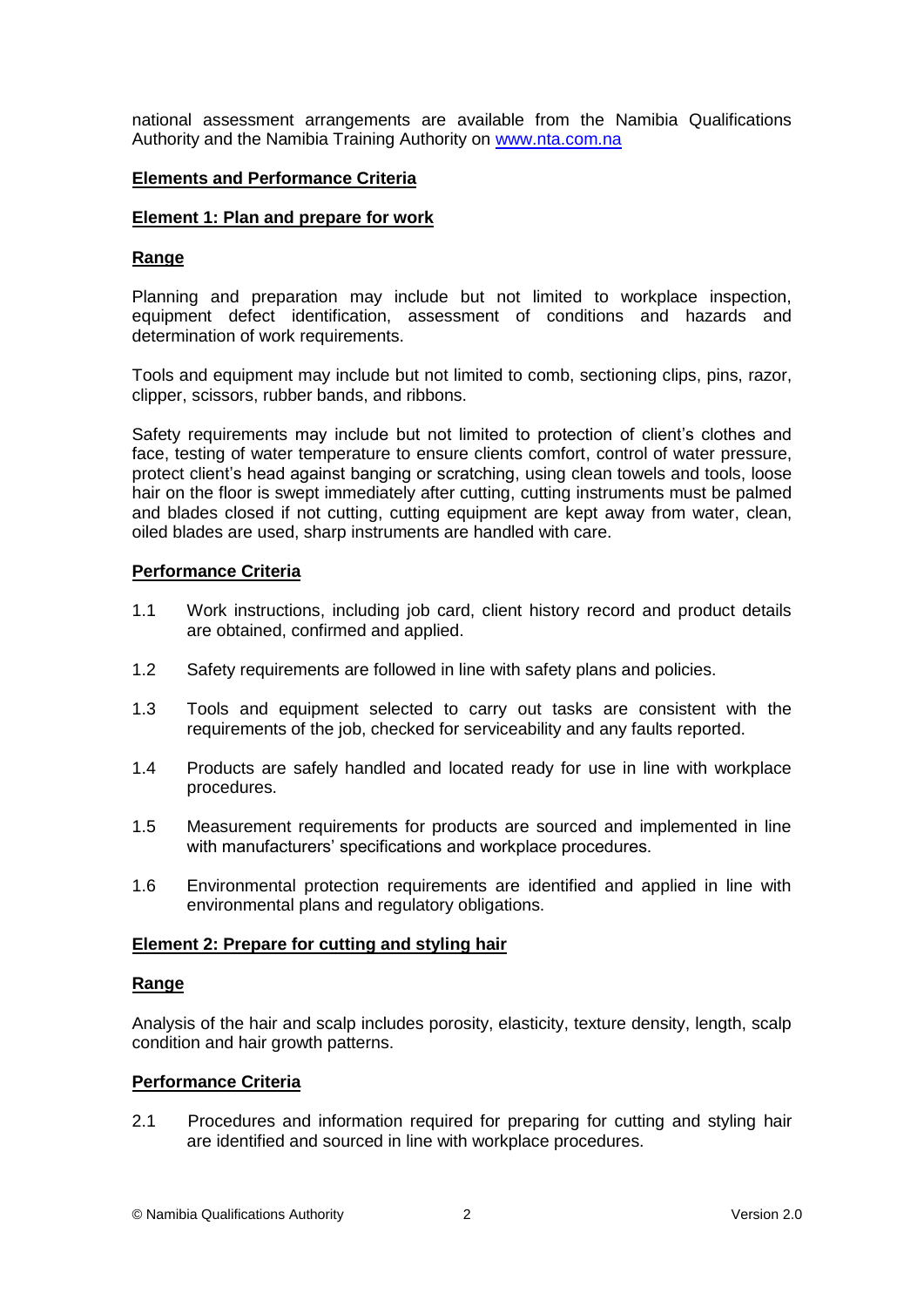- 2.2 The client is consulted to identify and confirm the needed and an analysis is conducted of the hair and scalp.
- 2.3 A style is selected in order to confirm outcomes and factors and is compatible with the hair and scalp analysis.
- 2.4 Clients are protected against water and/or product spillage.
- 2.5 Products are selected to meet the requirements of selected services to be provided.

# **Element 3: Cut hair using a variety of one-length techniques**

# **Range**

Using of different cutting techniques on curly and straight hair to create a variety of one-length looks. Variety of one length looks include above the shoulder, with a fringe and without a fringe.

# **Performance Criteria**

- 3.1 Procedures and information required for cutting hair using a variety of one length techniques are identified and sourced in line with workplace procedures.
- 3.2 Clients' hair is neatly sectioned and sub-sectioned before and during the cutting process.
- 3.3 Design/guide lines are followed throughout the cutting process.
- 3.4 Different cutting tools and techniques are used in line with cutting procedures.

### **Element 4: Dress hair for elementary styles**

### **Range**

An influence on finished style includes on base, off base, half base, over directed, under directed and indentation.

# **Performance Criteria**

- 4.1 Procedures and information required for dressing hair for elementary styles are identified and sourced in line with workplace procedures.
- 4.2 Styling products are selected and applied in line with manufacturer's instructions, hair analysis and desired outcome.
- 4.3 Different types of styling tools placements are described in terms of their influence on finished styles.
- 4.4 Styling tools are placed in the hair using a technique that will achieve the desired style.
- 4.5 The hair is prepared for drying in a manner which ensures maximum client protection and comfort.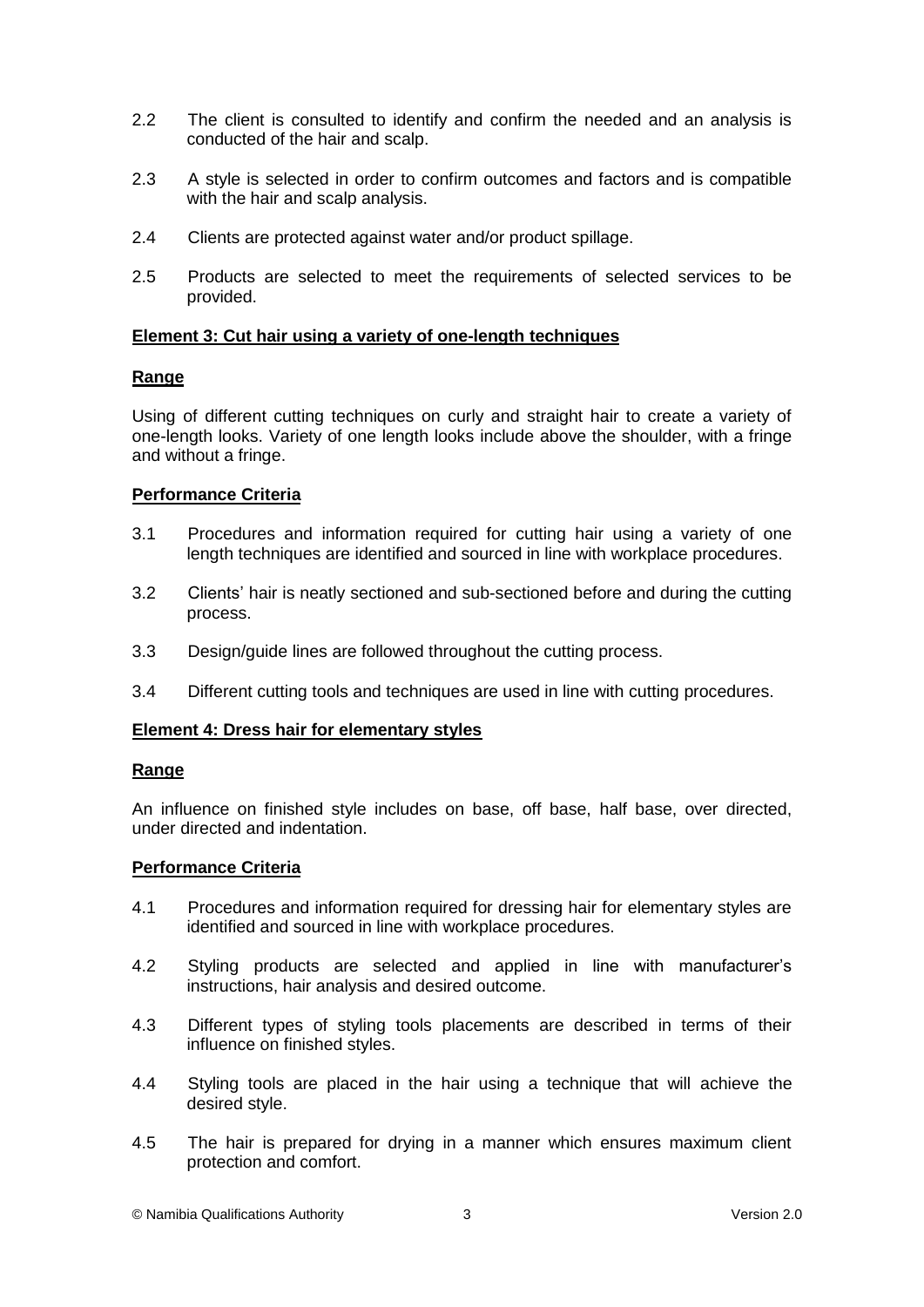- 4.6 Hair is dried and safety is ensured and client's comfort is maintained.
- 4.7 The styling tools are removed from the hair ensuring maximum hair protection and client comfort.

### **Element 5: Complete dressing techniques**

# **Range**

Finishing products may include but not limited to holding products.

# **Performance Criteria**

- 5.1 Procedures and information required for completing dressing techniques are identified and sourced in line with product specifications and workplace procedures.
- 5.2 Brushed hair is matched to requirements of preliminary shape and is dressed in the desired style.
- 5.3 Finishing products are applied and after care products and tools for home use are recommended.
- 5.4 Confirmation of client's satisfaction is obtained and cape and/or towel is/are removed in line with workplace procedures.

### **Element 6: Complete work and clean up**

### **Range**

Work completion details may include but not limited to job card and client history record.

Reusable material may include but not limited to towels, capes, aprons, glasses and cups.

### **Performance Criteria**

- 6.1 Work is completed and appropriate personnel notified in line with workplace procedures.
- 6.2 Work area is cleared of waste, cleaned, restored and secured in line with workplace procedures.
- 6.3 Reusable material is collected, cleaned and stored in line with workplace procedures.
- 6.4 Equipment used is cleaned, maintained, checked for serviceability and stored in line with workplace procedures.
- 6.5 Work completion details are finalised in line with workplace procedures.